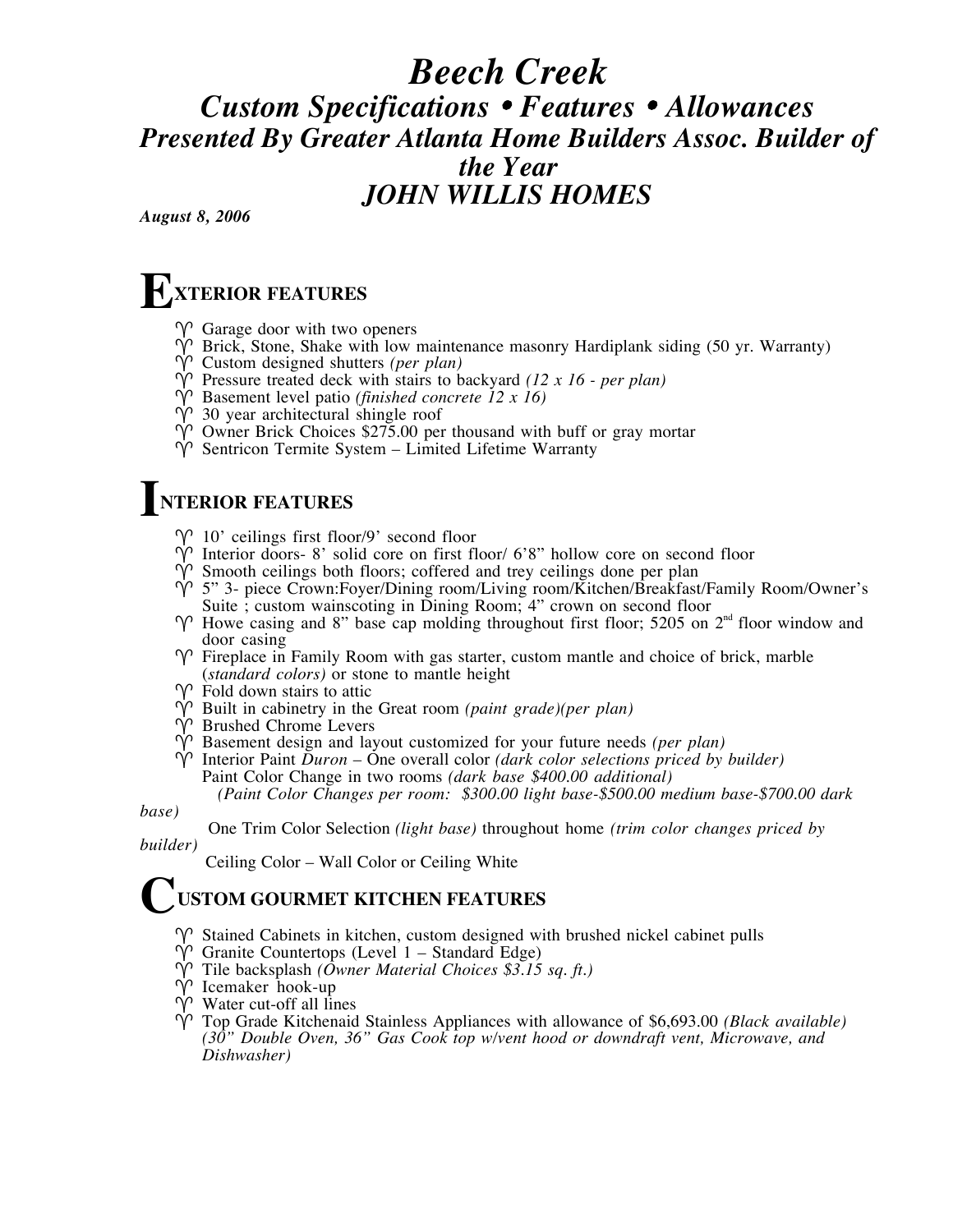### **FLOORING FEATURES**

- $\gamma$  Hardwood flooring in foyer, kitchen, breakfast room, powder room, living room, family room, dining room and stairs to 2<sup>nd</sup> floor *(3 coats polyurethane standard; stains priced by builder)*
- Tile floors in Jack and Jill/Guest baths *(Owner Material Choices \$1.95 sq. ft)*
- Large 12"x 12" ceramic tile flooring in the owner's bath *(Owner Material Choices \$2.75 sq. ft)*
- Carpet choices of \$18.00 per sq. yd. Includes installation/pad *(\$2.00 per sq. foot)*
- Tile in laundry room *(Owner Material Choices \$1.95 per sq. foot)*

#### **ATHROOM FEATURES B**

- $\gamma$  Cultured granite vanities in master bath and powder; cultured marble vanities in secondary baths
- $\gamma$  Separate his & her vanities in owner's bath *(owner's choice: vanities can be raised in height to be*
- priced)<br> *P* Jacuzzi brand whirlpool tub in owner's bath
- $\hat{V}$  Elongated commodes in all baths
- $\hat{Y}$  Raised vanities in all baths
- Stain grade furniture style cabinet in powder room *(per plan)*
- $\hat{V}$  Exhaust fans in all commode areas
- $\gamma$ <sup>2</sup> Delta Victorian series fixtures in powder and owner's bath *(8" spread)*
- Delta Victorian series fixtures in secondary baths *(4" spread)*
- Frameless shower enclosure and spa style shower w/ built in seat in Owner's bath *(per plan)*
- Ceramic tile surrounds on all shower and bath walls *(\$2.75 per sq.ft. material allowance for master; \$1.95 per sq. ft. for all secondary baths)*

#### **LUMBING FEATURES P**

- $\gamma$  All water supply lines under fixtures have cut-offs
- $\hat{Y}$  Emergency main water cut-off in basement
- $\hat{Y}$  Two outdoor spigots
- $\hat{Y}$  Two 50 gallon hot water heaters
- Basement stubbed for full bath *(pumps priced per home site)*

#### **LECTRICAL FEATURES E**

- Two (CAT5) Structured Wiring phone jacks for high speed internet access *(additional jacks \$65.00/each)*
- $\gamma$  30 recessed can lights-builder provided, does not come out of lighting allowance  *(additional cans \$110.00)*
- Cable TV receptacles in all bedrooms, kitchen and family room *(additional receptacles*

 *(\$50.00 each jack)*

- Telephone jacks in all bedrooms, kitchen and family room *(additional jacks \$45.00 each) (Phone line is 3 pair)*
- $\gamma$  Ceiling fan wiring for dual light/fan switch operation in all bedrooms and Great room
- $\hat{V}$  House pre-wired for security system
- $\hat{Y}$  Living room wall outlets switched for lamps
- $\hat{V}$  Two sets of exterior flood lights
- $\hat{Y}$  Exterior plug on front stoop and deck
- Install 2 ceiling fans *(\$50.00 extra installs)*
- $\hat{V}$  Dual control electric heating and cooling units with two separate programmable thermostats
- $\varphi$  Distributed audio wiring with 2 speakers in 4 rooms w/ volume control

#### *All plans to be developed, reviewed & approved by the owner*

*All specifications & features are subject to change per spec. house plan, and at builder's discretion.*